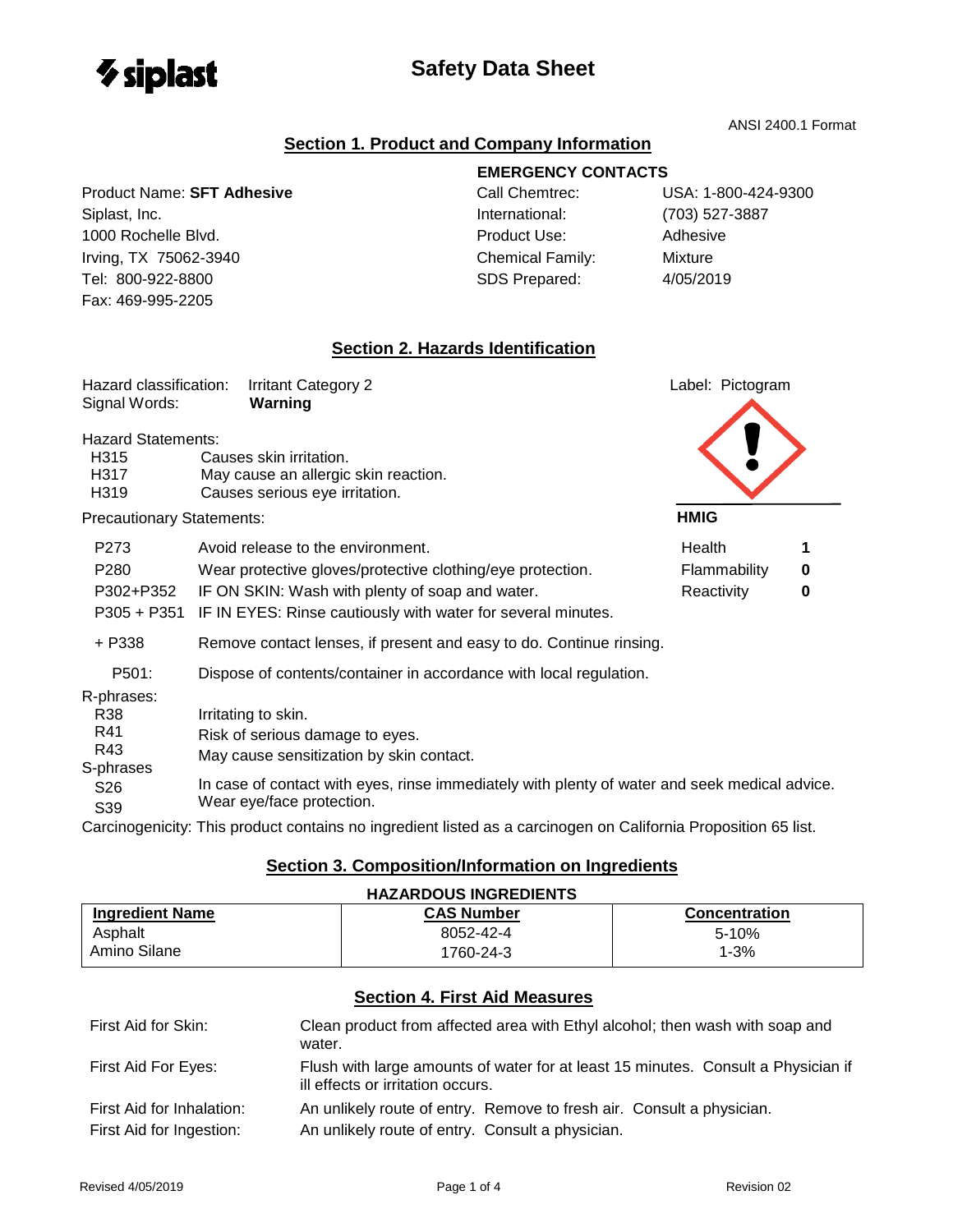

# **Safety Data Sheet**

### **Section 5. Fire Fighting Measures**

| <b>Special Fire Fighting</b>          | None. Full emergency equipment with self-contained breathing                                                                      |
|---------------------------------------|-----------------------------------------------------------------------------------------------------------------------------------|
| Instructions:                         | apparatus and full protective clothing should be worn by firefighters.                                                            |
| <b>Extinguishing Media:</b>           | Water, CO <sub>2</sub> , Dry Chemical, Foam.                                                                                      |
| Unusual Fire and Explosion Hazards:   | None.                                                                                                                             |
| Flashpoint:                           | Not applicable.                                                                                                                   |
| Upper Flammable Limit:                | Not applicable.                                                                                                                   |
| Lower Flammable Limit:                | Not applicable.                                                                                                                   |
| Autoignition temperature:             | Not applicable.                                                                                                                   |
| Sensitivity to Impact:                | Not applicable.                                                                                                                   |
| Sensitivity to Static Discharge:      | Not applicable.                                                                                                                   |
| <b>Hazardous Combustion Products:</b> | Thermal decomposition may produce toxic fumes of Carbon<br>Monoxide, Carbon dioxide, Sulfur oxides and Hydrogen                   |
|                                       | <b>Section 6. Accidental Release Measures</b>                                                                                     |
| <b>Handling Precautions:</b>          | Use personal protection recommended in section 8. Avoid eye, skin, and<br>clothing contact.                                       |
| Cleanup:                              | Collect spill with absorbent material such as cardboard, allow to cure and<br>place into a container approved for waste disposal. |
| <b>Regulatory Requirements:</b>       | Follow applicable OSHA regulations (29 CFR 1910.120).                                                                             |
|                                       | <b>Section 7. Handling and Storage</b>                                                                                            |
| <b>Handling Precautions:</b>          | Use personal protection recommended in section 8. Avoid eye, skin. and<br>clothing contact.                                       |
| Prevention of fires and explosions:   | Product is not considered flammable under normal conditions, and product<br>is not considered explosive.                          |
| <b>Storage Requirements:</b>          | Store in a cool dry area (this product polymerizes when in contact with<br>moisture.)                                             |
|                                       | <b>Section 8. Exposure Controls / Personal Protection</b>                                                                         |
| Hand protection:                      | Wear impervious gloves such as vinyl to minimize contact with skin.                                                               |

|                                 | These importances give so basic as virry to minimize somast mun situati |
|---------------------------------|-------------------------------------------------------------------------|
| Eye protection:                 | Wear safety glasses or goggles to avoid eye contact.                    |
| Skin protection:                | Wear impervious gloves such as vinyl to minimize contact with skin.     |
| Environmental exposure control: | No specific controls are needed.                                        |

# **Section 9. Physical and Chemical Properties**

| Physical State:             | Water Solubility: Insoluble  | % Volatile:  | 2.30%                                       |
|-----------------------------|------------------------------|--------------|---------------------------------------------|
| Appearance and Odor:        | Paste, mild mint scent       | VOC:         | $31.17$ g/l                                 |
| Freezing/Melting Point(°C): | N/A                          | Flash Point: | $N/A^{\circ}C$ (Tag closed cup)             |
| Odor Threshold (ppm):       | N/A                          |              | Autoignition Temperature: N/A               |
| Vapor Pressure:             | ا>                           | pH:          | N/A                                         |
| Vapor Density (Air=1):      | >1                           |              | Flash Point Method: Based on FP of the most |
| Density:                    | 11.31 lbs./gal. (calculated) |              | volatile component.                         |
| Specific Gravity:           | 1.36                         | LEL: N/A     | UEL: N/A                                    |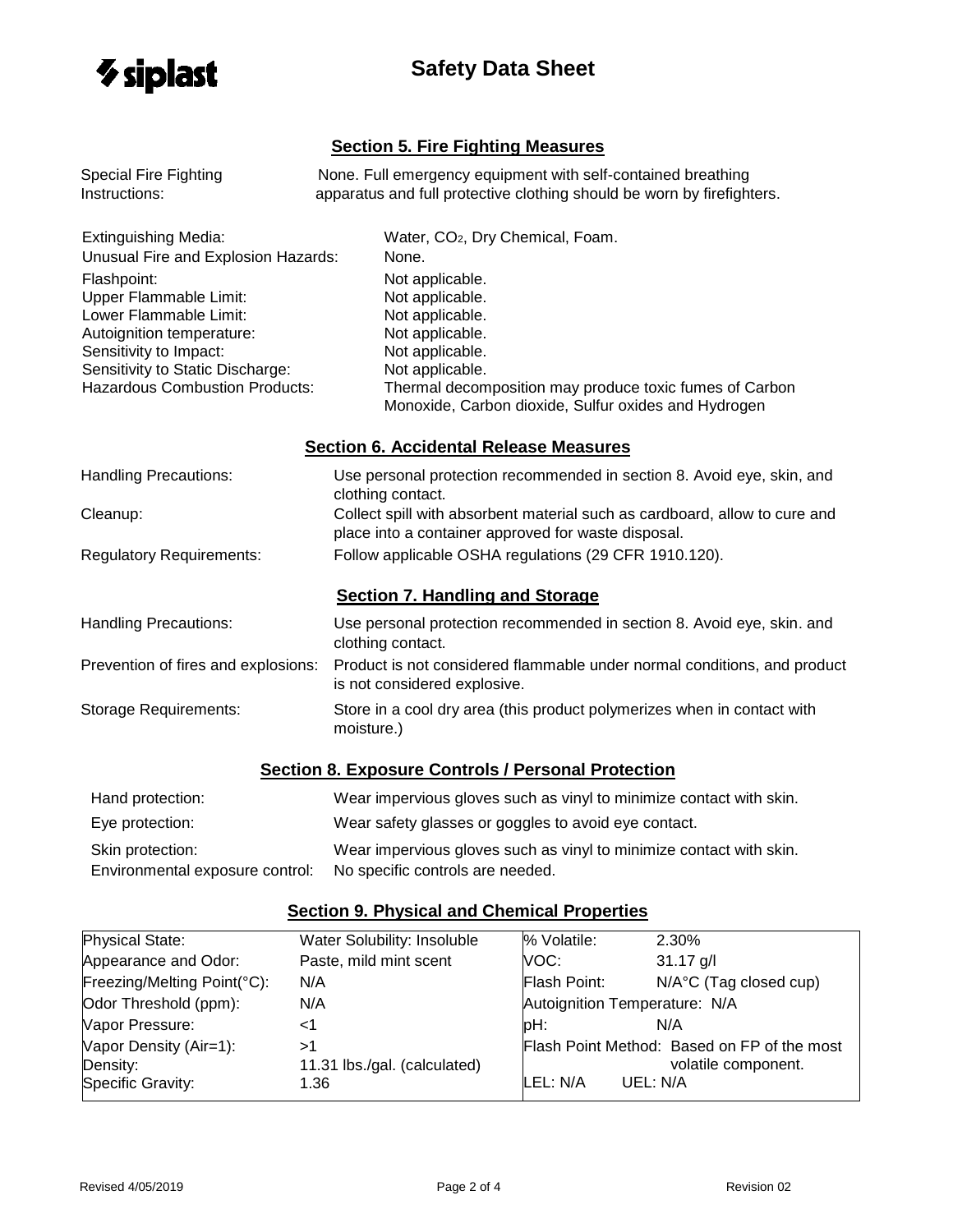

# **Safety Data Sheet**

#### **Section 10. Stability and Reactivity**

Stability: Considered Stable. Conditions to Avoid: None known. Incompatible Materials: None known.

Hazardous: Thermal decomposition Decomposition: may produce toxic fumes Products:  $\qquad \qquad$  of CO and /or CO<sub>2</sub>.

#### **Section 11. Toxicological Information**

Information below is based on Amino Si lane. (Refer to sections 2 and 3.)

| Oral - Result:                | LD50 > 2,000 mg/kg. Remark: Very low order of toxicity. |
|-------------------------------|---------------------------------------------------------|
| Skin Absorption - Result:     | LD50 > 2,000 mg/kg. Remark: Very low order of toxicity. |
| Skin Direct contact - Result: | Slight irritation.                                      |
| Eye Direct contact - Result:  | Severe irritation. Remark: Causes corneal injury.       |
| Inhalation - Result:          | LC50 Not acutely Toxic.                                 |
| <b>Exposure Limits:</b>       | Not applicable.                                         |
| Sensitization:                | No.                                                     |
| <b>Reproductive Toxicity:</b> | No.                                                     |
| Mutagenicity:                 | No.                                                     |
| Teratogenicity:               | No.                                                     |
| <b>Synergistic Products:</b>  | None.                                                   |

#### **Section 12. Ecological Information**

No known applicable information.

#### **Section 13. Disposal Considerations**

If this product as supplied becomes a waste, it does not meet the criteria of a hazardous waste as defined under the Resource Conservation and Recovery Act (RCRA) 40 CFR 261. This product becomes a firm synthetic rubber when cured. Please allow to cure before disposal.

#### **Section 14. Transport Information**

| Special Shipping Information | None.          |
|------------------------------|----------------|
| DOT                          | Not regulated. |
| TDG.                         | Not available. |
| <b>PIN</b>                   | Not available  |

#### **Section 15. Regulatory Information**

**Rotterdam Convention (PIC) Annex III:** listed (Tributyl tin compounds (impurities) <2 ppm) **US Regulatory Information**

OSHA 29 CFR 1910-1200 – Irritant.

TSCA – All components of this product are listed on TSCA Inventory.

CERCLA Reportable Quantity – Not applicable.